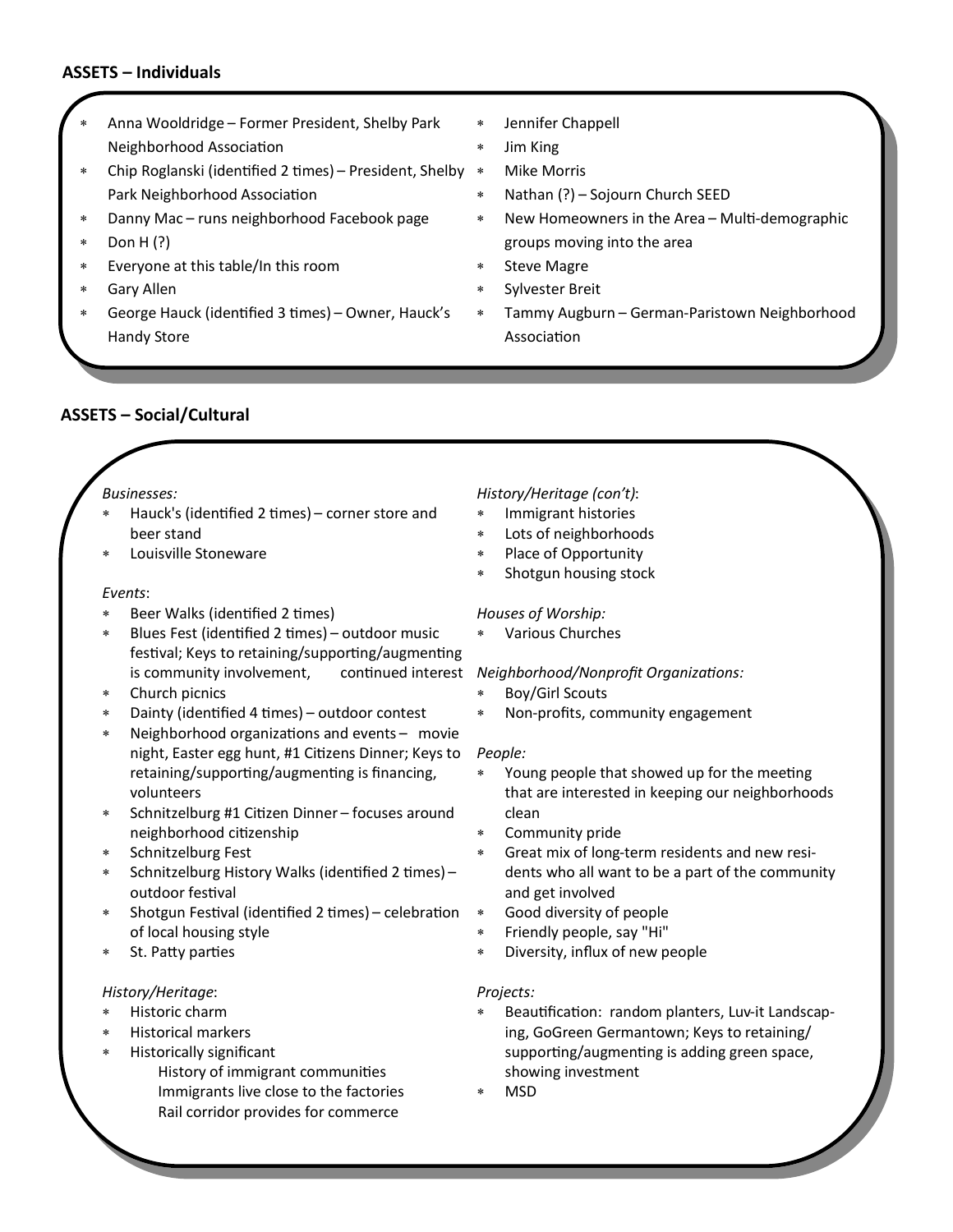# *Business/Industry:*

- Art Sanctuary
- Bailey Tools
- Daycare
- Falls City Bike Works
- Galerie Hertz
- Hardware, Retail, Nords various neighborhoods
- Mom and Pop businesses: Haucks, Oscars, Dairy Del, Smoketown, Danny Mac's, Guestroom Records, Axton Candy – Keys to retaining/supporting/augmenting is historical significance, defines neighborhoods, provides goods and services, attract visitors
- Save-A-Lot

## *Government*:

- Meriwether and Shelby recycle for electronics
- MSD Project
- Waste Reduction Center

## *History/Heritage*:

- Mill Sites all mills and properties around
- Old Textile Mill

## *Houses of Worship:*

- All the Catholic churches
- Bates Memorial
- Churches: St. Therese, Sojourn, De Paul
- Emmanuel Baptist
- Grace Hope
- Sojourn Church
- Vine Street Baptist

## *Neighborhood/Nonprofit Organizations:*

- Amvets
- Neighborhood associations: SACC, SPNA, GPNA, SJAA – Keys to retaining/supporting/ augmenting is increase membership/ donations/volunteerism, partnering with businesses (representation and joint events)
- Nonprofit Stakeholders
- Social Justice Organizations
- VFW Lodge
- YouthBuild

## *Public Spaces:*

- Shelby Park and other parks formal parks
- Shelby Park Community Center
- St. Elizabeth's Church and school used for community events

## *Restaurants/Bars:*

- BARS!
- Check's Café
- Nachbar and other restaurants
- Restaurants destination places like Hammerheads
- Smoketown USA

## *Schools*:

- Schools most have closed taking their kids who supported a lot of the small businesses with them
- Shelby Traditional Academy great neighborhood school